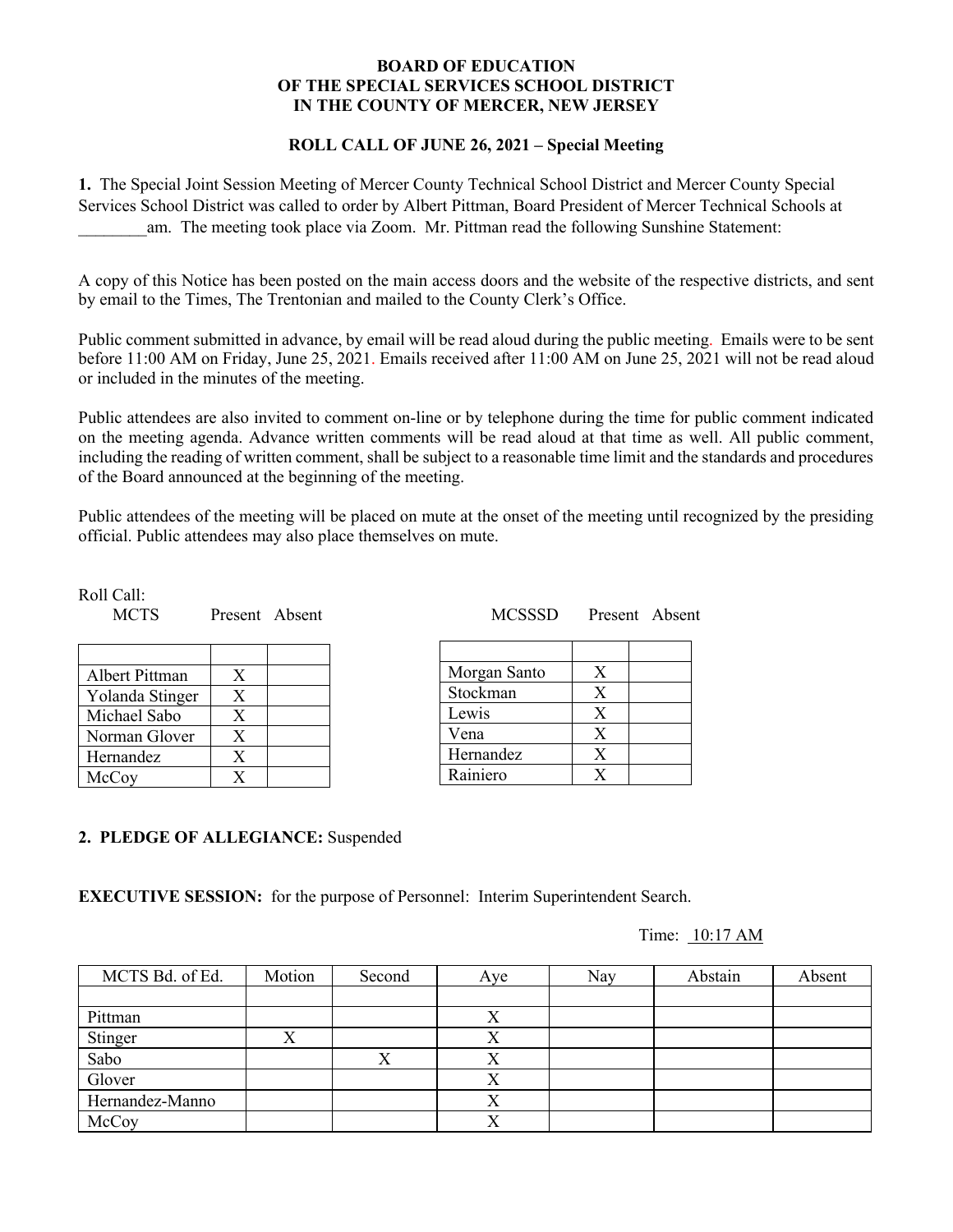| MCSSSD Bd. of Ed. | Motion | Second | Aye | Nay | Abstain | Absent |
|-------------------|--------|--------|-----|-----|---------|--------|
|                   |        |        |     |     |         |        |
| Morgan Santo      |        |        |     |     |         |        |
| Stockman          |        |        |     |     |         |        |
| Lewis             |        |        |     |     |         |        |
| Vena              |        |        |     |     |         |        |
| Hernandez-Manno   |        |        |     |     |         |        |
| Rainiero          |        |        |     |     |         |        |

Return to Open Session: Time:  $\frac{10:32 \text{ am}}{2}$ 

| MCTS Bd. of Ed. | Motion | Second | Aye       | Nay | Abstain | Absent |
|-----------------|--------|--------|-----------|-----|---------|--------|
|                 |        |        |           |     |         |        |
| Pittman         |        |        |           |     |         |        |
| Stinger         |        |        | $\Lambda$ |     |         |        |
| Sabo            | л      |        | $\Lambda$ |     |         |        |
| Glover          |        |        | ∡         |     |         |        |
| Hernandez-Manno |        |        |           |     |         |        |
| McCoy           |        |        | $\Lambda$ |     |         |        |

| MCSSSD Bd. of Ed. | Motion | Second | Aye | Nay | Abstain | Absent |
|-------------------|--------|--------|-----|-----|---------|--------|
|                   |        |        |     |     |         |        |
| Morgan Santo      |        |        |     |     |         |        |
| Stockman          |        |        |     |     |         |        |
| Lewis             |        |        | △   |     |         |        |
| Vena              |        |        |     |     |         |        |
| Hernandez-Manno   |        |        |     |     |         |        |
| Rainiero          |        |        | ↗   |     |         |        |

#### **3. PUBLIC DISCUSSION:** HELD AT THE END

### **4. INTERIM SUPERINTENDENT**

Approve Dr. James Fazzone as Interim Superintendent for the period July 1, 2021 to June 30, 2022 or until a permanent Superintendent is employed, pending Commissioner approval on Retired Administrator Extension and separate board approval of Interim Superintendent contract which has been approved by Executive County Superintendent.

| MCTS Bd. of Ed. | Motion | Second | Aye | Nay | Abstain | Absent |
|-----------------|--------|--------|-----|-----|---------|--------|
|                 |        |        |     |     |         |        |
| Pittman         |        |        |     |     |         |        |
| Stinger         |        |        |     |     |         |        |
| Sabo            | △      |        |     |     |         |        |
| Glover          |        |        |     |     |         |        |
| Hernandez-Manno |        |        |     |     |         |        |
| McCoy           |        |        |     |     |         |        |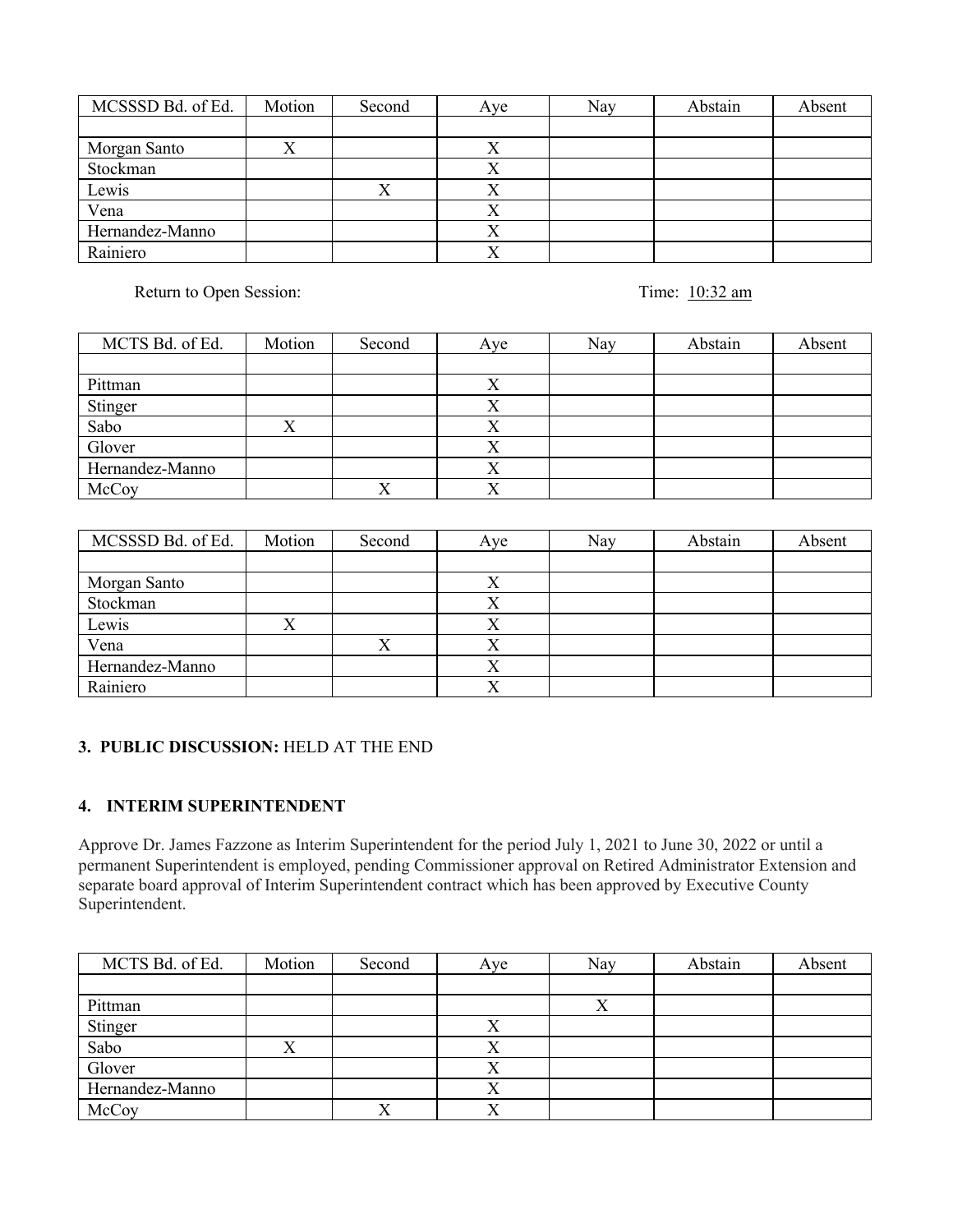| MCSSSD Bd. of Ed. | Motion    | Second | Aye       | Nay | Abstain | Absent |
|-------------------|-----------|--------|-----------|-----|---------|--------|
|                   |           |        |           |     |         |        |
| Morgan Santo      |           |        |           |     |         |        |
| Stockman          |           |        |           |     | Λ       |        |
| Lewis             | $\lambda$ |        | $\Lambda$ |     |         |        |
| Vena              |           |        |           |     |         |        |
| Hernandez-Manno   |           |        | 7         |     |         |        |
| Rainiero          |           |        |           |     |         |        |

## **PUBLIC SESSION:**

Tina Jablonski, Vice President of MCSSETA commented on the procedure of the committee. No educators or building principals are a part, since working with the superintendent daily.

Camille Rainiero responded; this is for the interim position note the permanent one. Noted previous stakeholders would be included in search for a permanent Superintendent.

Elizbeth Breden-SEPAG chairperson and parent asked about parent representation for search. Appreciate hard work of the Boards. Can give background on the experience with special education and vo-tech schools.

Camille Rainiero - currently a principal at Sypek and has worked with special needs. Been with MCTS for 2 years. Very involved with parents, teachers and students, very collaborative. Think you will enjoy working with him. Again, for the permanent position we will work with NJSBA to hire.

Brian Bittings, Interim Assistant Superintendent of MCSSSD asked when will that start?

Deborah Donnelly - currently we are contracting with NJSBA. As soon as the contact can be Board approved by MCSSSD & MCTS the process will move forward.

Brian Bittings Thanked the Board for the information.

#### **5. ADJOURNMENT**

Roll call: Time: 10:44 am

| MCTS Bd. of Ed. | Motion | Second | Aye            | Nay | Abstain | Absent |
|-----------------|--------|--------|----------------|-----|---------|--------|
|                 |        |        |                |     |         |        |
| Pittman         |        |        | △              |     |         |        |
| Stinger         |        |        | 7<br>$\Lambda$ |     |         |        |
| Sabo            | л      |        | $\Lambda$      |     |         |        |
| Glover          |        |        |                |     |         |        |
| Hernandez-Manno |        |        | $\Lambda$      |     |         |        |
| McCoy           |        |        | Λ              |     |         |        |

| $\alpha$ m $\beta$<br><b>Bd</b><br>оt<br>Ed | Motion | Second | Aye | - -<br>Nay | Abstain | Absem |
|---------------------------------------------|--------|--------|-----|------------|---------|-------|
|                                             |        |        |     |            |         |       |